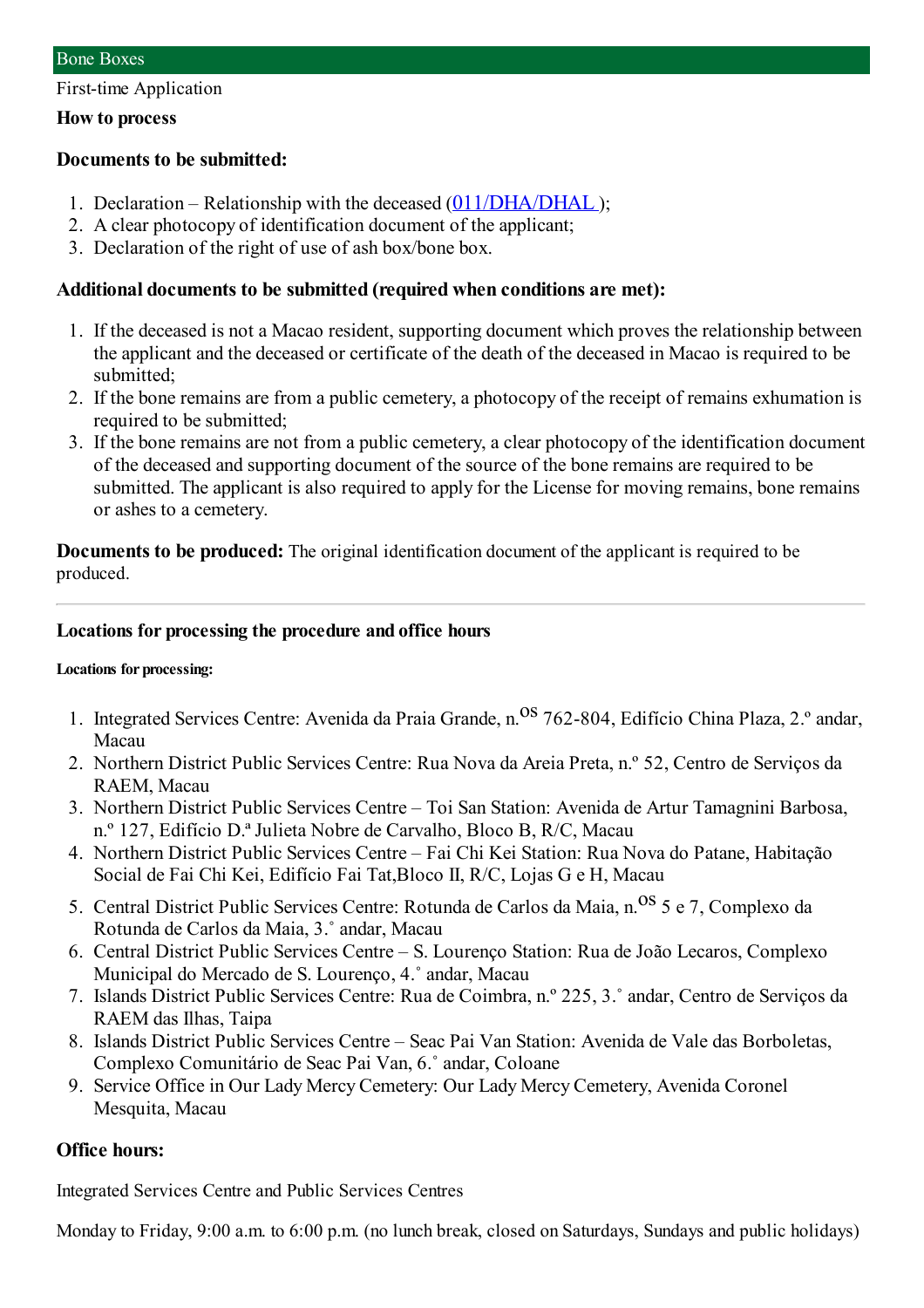Service Office in Our Lady Mercy Cemetery

Mondays to Thursdays 9:00 am- 1:00 pm2:30 pm- 5:45 pm

Fridays 9:00 pm- 1:00 pm2:30 pm- 5:30 pm

(Closed on Saturday, Sunday and public holidays)

### **Fees**

## **Application fee:**

1. Granting first-time right of use for 50 years – Class A: MOP 6,000.00

Granting first-time right of use for 50 years – Class B: MOP 3,600.00

2. If the remains are not frompublic cemeteries – License for moving remains to a cemetery: MOP100.00

**Form fee:** Not Applicable **Stamp Duty:** 10% of the application fee **Security deposit:** Not Applicable **Fees, Charges and Prices List: <https://www.iam.gov.mo/p/pricetable/list>**

**Time required for processing**

**Time for processing:** 3 working days

# **Remarks/ points to note for application**

### **Important note:**

- 1. If the remains of the deceased are not placed in the bone box within 180 days counting from the day of approval of the right of use of the bone box, the Municipal Affairs Bureau (IAM) can withdraw the right of use except for statutory exceptional cases.
- 2. The period of first-time right of use of bone box is 50 years. After the period, the right of use can be renewed for an unlimited number of times, for a period of 5 years each time. Application for renewal should be made to IAM within 6 months before the expiry day.
- 3. In accordance with the stipulation of Clause 1 of Article 21-B of Administrative Regulation no. 37/2003 "Regulations on Management, Operation and Supervision of Cemeteries" amended by Administrative Regulation no. 22/2019, if the period of use has expired and no renewal application is made to IAM, the right of use will be declared invalid. IAM can cremate the remains of the deceased concerned and give appropriate treatment of the ashes.
- 4. If the remains of the deceased have been completely removed from the bone box, IAM will withdraw the right of use.
- 5. Bone boxes are only for exhumed remains.
- 6. Only designated flower holders can be installed on bone boxes. Installation of other additional objects is prohibited.
- 7. Burning joss paper in the building of bone remains and ashes located in Estrada da Ponta da Cabrita in Taipa Sa Kong Municipal Cemetery is prohibited. People who pay respect to the deceased can only burn joss paper in the furnaces designated by IAM.